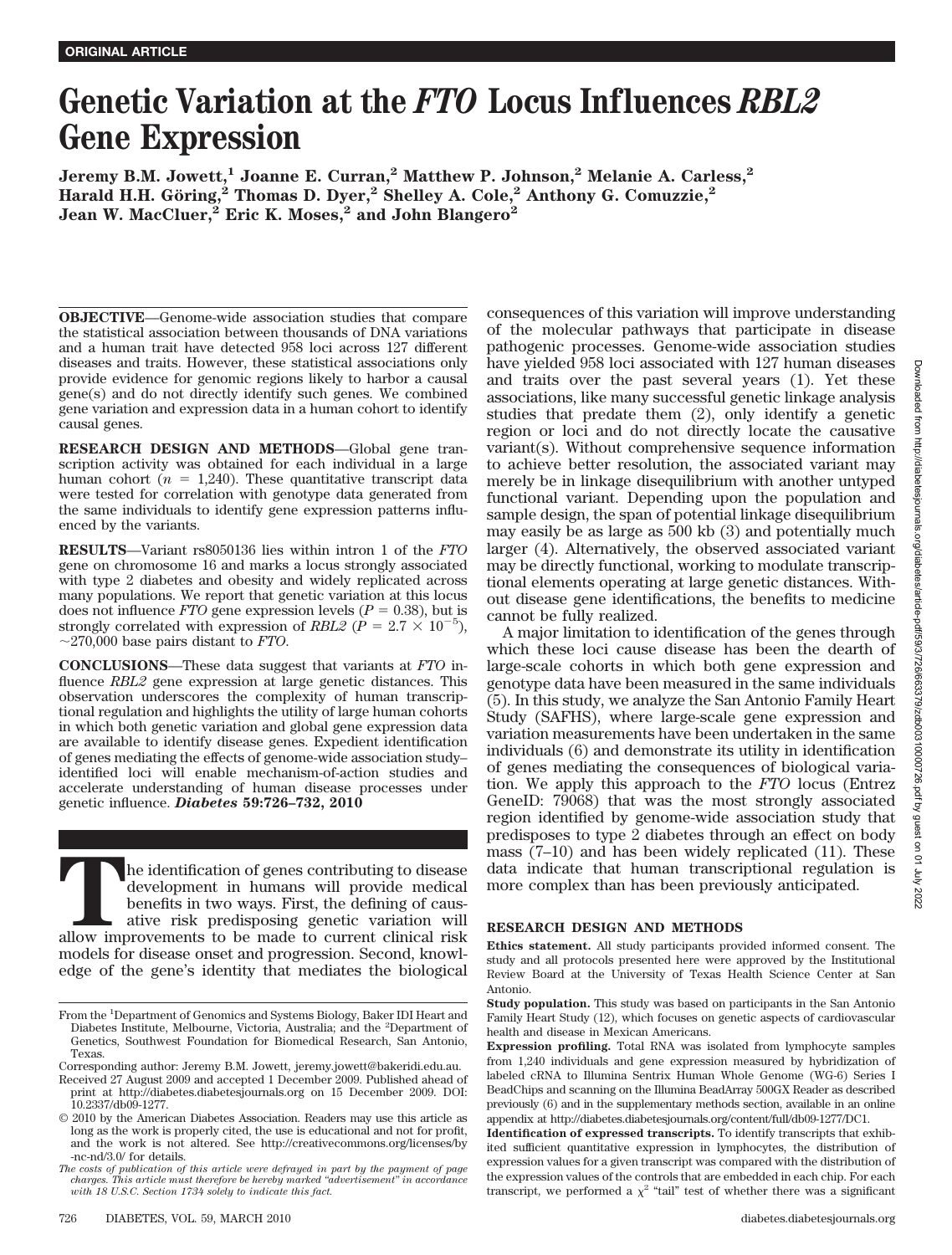excess of samples with values above the 95th percentile of the control null distribution. This test was used because it allows detection of even those transcripts that are clearly present above baseline levels in only a subset of individuals, but not detectable at these levels in most individuals. Using a false discovery rate of 0.05, we identified 20,413 transcripts that exhibited significant expression by this criterion (6).

**Standardization of expression values.** To minimize the influence of overall signal levels, which may reflect RNA quantity and quality rather than a true biological difference among individuals, abundance values of all 20,413 retained transcripts were first standardized by *z* scoring within individuals (using decile percentage bins of transcripts, grouped by average log-transformed raw signals across individuals), followed by linear regression against individual-specific average log-transformed raw signal and its squared value. Lastly, for each transcript, we directly normalized these residual expression scores using an inverse Gaussian transformation across individuals, to ensure that the assumptions underlying variance component–based analyses were not violated. This conservative procedure results in normalized expression phenotypes that are comparable among individuals and across transcripts (6). **Microsatellite marker genotyping.** The Human MapPairs Genome-Wide Screening Set Versions 6 and 8 from Research Genetics (Huntsville, AL) were used. Genotyping occurred according to the manufacturer's instructions by PCR on lymphocyte-derived DNA samples from study participants. The PCR products were subsequently pooled into multiplex panels for genotype calling on an automated DNA sequencer (model 377 with Genescan 672 and Genotyper software programs; Applied Biosystems, Foster City, CA). Overall, 1,345 individuals were genotyped at 432 highly polymorphic microsatellite markers, distributed with average intermarker spacing of  $\leq 10$  cM across all 22 autosomes. The median distance between the detected autosomal transcripts and the nearest marker is  $\sim$  2.7 cM, and 80 and 90% of transcripts are within 4.3 and 5.5 cM from the nearest marker, respectively. These genotypes were subjected to extensive data cleaning that has been previously described (6). **Single nucleotide polymorphism genotyping.** The Illumina HumanHap550 Genotyping BeadChip was used to genotype single nucleotide polymorphisms (SNPs) in 858 individuals in whom gene expression data were available using the Infinium II Assay (Illumina, San Diego, CA). The Infinium II Assay combines a single-tube, whole-genome amplification method with direct, array-based capture and enzymatic scoring of the SNP loci. Locus discrimination is provided by a combination of sequence-specific hybridization capture and array-based, single-base primer extensions. A single primer is used to interrogate a SNP locus. The 3' end of the primer is juxtaposed to the SNP site, and extension of the primer incorporates a biotin-labeled nucleotide (C or G) or a dinitrophenyl-labeled nucleotide (A or T). Signal amplification of the incorporated label further improves the overall signal-to-noise ratio of the assay. The Infinium II genotyping was performed using Illumina's standard protocols on a Tecan Freedom Evo Robot. After staining, each BeadChip was imaged on the Illumina BeadArray 500GX Reader using Illumina BeadScan image data acquisition software (Version 3.2.6). Genotype data were then assessed using the Genotyping Module of Illumina's BeadStudio software (Version 2.0).

**Genotype data cleaning.** Multivariate methods generally require that individuals with missing data be excluded from the analysis, which can result in a significant decrease in sample size. To minimize this issue, we used likelihood-based imputation with the MERLIN computer package as has been previously described (6) to rapidly impute SNP data in pedigrees. For each pedigree, imputation is performed and the posterior genotypic probabilities for each missing genotype are stored. These posterior probabilities are used to construct an appropriately weighted covariate for each SNP that is then used in association analyses.

To eliminate the potential for hidden population stratification that the standard fixed-effect association approach is susceptible to, we also used the quantitative transmission disequilibrium test approach to association testing implemented in SOLAR (13). Although this approach exhibits substantially decreased power than measured genotype analysis (14), it maintains the appropriate significance levels under the null hypothesis, even in the presence of population stratification. However, because of its poor power, we used it only as a check to identify consistence of qualitative inferences drawn from measured genotype analysis.

**Statistical genetic analysis: linkage and association.** All statistical analyses on related individuals were performed using variance component–based methodology and software package SOLAR Version 4.0 (15). As preparation for linkage analysis, the probabilities of multipoint identity-by-descent allele sharing among pairs of related individuals were computed by the Monte Carlo Markov chain multipoint approach implemented in software package Loki (16), using the genotypes at all linked markers jointly in the computations. Maximum likelihood marker allele frequencies were used as previously described (6). Covariates were included in the variance components framework as linear predictors of phenotype. Measured genotype analysis (17), embedded in a variance component–based linkage model, was used for association testing, assuming an additive model of allelic effect (i.e., the SNP genotypes AA, AB, and BB were coded as  $-1$ , 0, and 1, respectively, and used as a linear predictor of phenotype) (13).

**Correction for multiple testing.** To correct for the effect of multiple testing for a given phenotype, we estimated the effective number of SNPs using the method of Li and Ji (18), which uses a modification of an earlier approach by Nyholt (19). After obtaining the effective number of SNPs, we used a modified Bonferroni procedure to identify a target  $\alpha$  level that would maintain an overall significance level of  $\leq 0.05$ .

**Heritability analysis.** Heritability analysis was performed under the classical approach decomposing the phenotypic variance into independent genetic and environmental components, assuming an additive model of gene action ("narrow sense" heritability) and expected kinship coefficients based on the observed intrafamilial relationships.

# **RESULTS**

Expression profiles were obtained from the lymphocytes of 1,240 individuals in the SAFHS (6). The potential consequences of variants genotyped in this cohort were assessed by performing correlation analysis of the genetic variation using a measured genotype approach with the high-dimensional quantitative expression data.

The obesity-associated locus within the *FTO* gene is a 47-kb region of high linkage disequilibrium (LD) that spans part of intron 1, all of exon 2, and part of intron 2 of the *FTO* gene. Two SNPs in this region, rs8050136 and rs9939609, are in high LD  $(r^2 > 0.95)$  with each other and have been strongly associated with type 2 diabetes  $(P =$  $5.2 \times 10^{-8}$ ) (20) and obesity ( $P = 1.1 \times 10^{-47}$ ) (11). We examined the association of rs8050136 with levels of transcripts up to 5 Mb in either direction of the SNP. No association with *FTO* gene expression was observed (*P* 0.54;  $n = 854$ ; however, a strong association was observed with the retinoblastoma-like 2 (*RBL2*; Entrez GeneID: 5934) transcript ( $P = 1.5 \times 10^{-5}$ ;  $n = 854$ ) that is located  $\sim$ 270 kb proximal to *FTO* (Fig. 1).

To avoid missing the potential effects of untyped genetic variation and capture of the combined effects of all genetic variation in the region on *RBL2* and *FTO* expression, we performed multipoint genetic linkage analysis on chromosome 16 using *RBL2* and *FTO* transcript levels as expression quantitative traits. Linkage analysis was conducted on highly polymorphic simple tandem repeat markers that have been previously described in this cohort (12). We observed a nominally significant linkage signal for *RBL2* expression (logarithm of odds [LOD] score  $= 0.997, P =$ 0.016;  $n = 1,240$ ) but not *FTO* expression directly at the *RBL2*-*FTO* locus (Fig. 2), indicating that only *RBL2* expression is likely to be affected by genetic variation in this region.

To identify the genetic variation in this region responsible for the observed linkage signal and to test whether rs8050136 was a contributor, we genotyped 136 SNPs spanning 706 kb in 858 of the same individuals in whom expression levels were measured. We observed strong association of several groups of variants with *RBL2* expression using the measured genotype test, one of which included rs8050136 ( $P = 1.5 \times 10^{-5}$ ; Fig. 3 and supplementary Table 1). Two other regions showed strong association, one located directly at the location of the *RBL2* structural gene itself (rs8043918;  $P = 1.8 \times 10^{-17}$ ), potentially affecting local promoter elements, and the second region 87.4 kb distal to rs8050136 at 52.5 Mb and within the *FTO* gene, but spanning introns 4 and 5 and exon 5 of *FTO* (rs7197983;  $P = 3.8 \times 10^{-8}$ ). The associations remained significant after adjustment for multiple testing after al-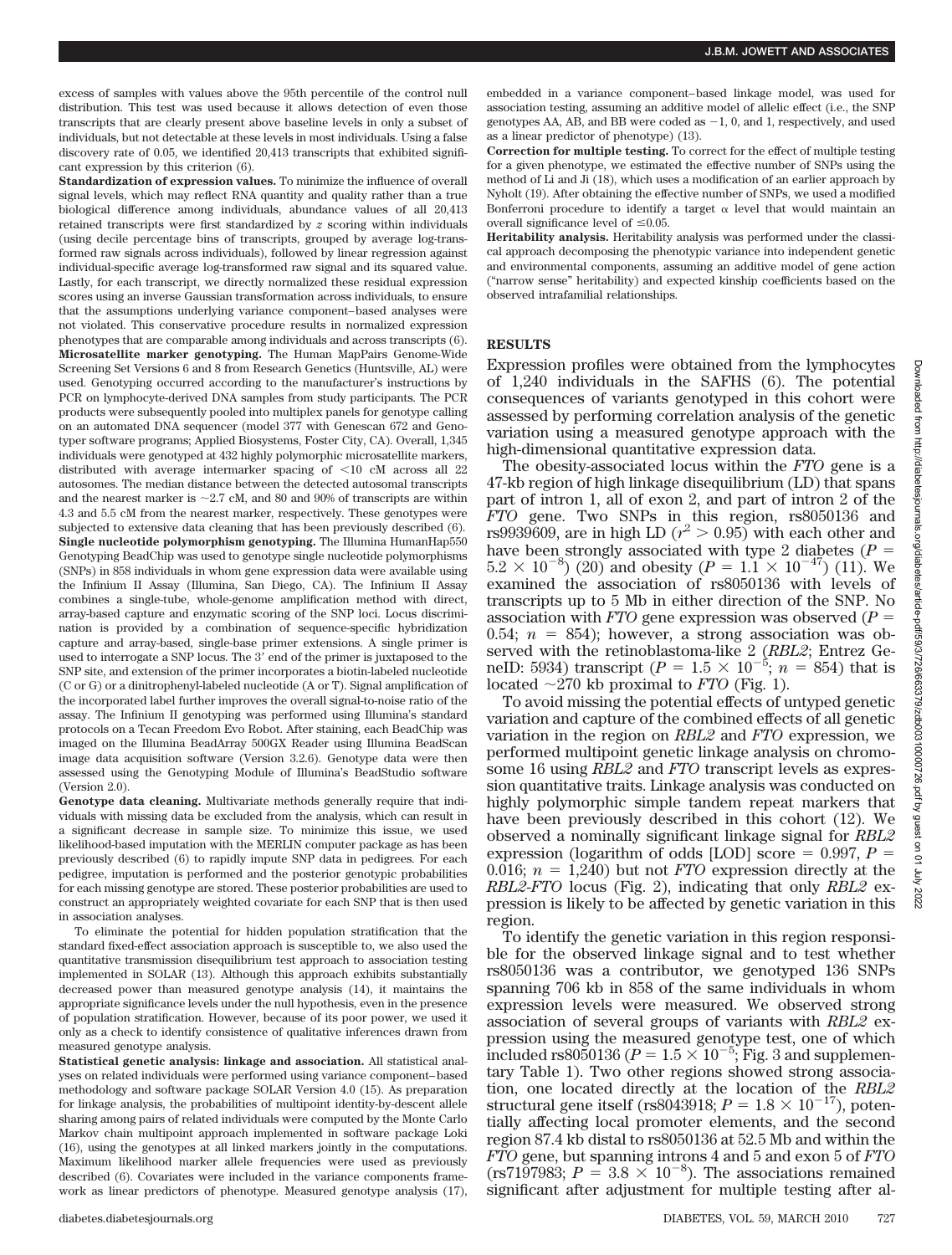

**FIG. 1. Association of the rs8050136 SNP with expression levels of genes within 5 Mb of the SNP coordinate in 854 individuals. Strong association of the SNP with** *RBL2* **is observed, whereas no association with** *FTO* **is seen. The intron/exon structure of the genes in this region is illustrated by the lines and blocks beneath the** *x***-axis (thin line, intron; block, exon). The negative log of the** *P* **value is plotted against the coordinates in megabase pairs (Mb). The horizontal line on the** *y***-axis at 2.2 indicates the** *P* **value for experiment-wide significance following adjustment for** multiple testing  $(P = 0.0063)$ .

lowing for LD (target  $\alpha$  *P* = 4.9  $\times$  10<sup>-4</sup>). To determine whether these associations were independent of background linkage, we undertook the quantitative transmission disequilibrium test, which is resistant to inflation of type I error rate in the presence of linkage (14). The following *P* values were observed for association with *RBL2*: rs8050136,  $P = 0.006$ ; rs8043918,  $P = 6.6 \times 10^{-5}$ ; and rs7197983,  $P = 0.027$ , suggesting that these associ-ations are independent of background linkage (supplementary Table 1). The variants were also tested for association with *FTO* gene expression, but none remained significant after adjustment for multiple testing (supplementary Table 1).

The minor allele frequency (MAF) of rs8050136 (A allele) was 0.23 in the SAFHS, consistent with prior data in the Mexican American population (MAF  $= 0.20$ ) (21) and lower than that observed in the CEPH (Utah residents with ancestry from northern and western Europe) cohort (MAF =  $0.46$ ) and Yoruba in Ibadan, Nigeria (MAF =  $0.46$ ), but higher than the Han Chinese in Beijing, China (MAF 0.14), and Japanese in Tokyo cohorts ( $\text{MAF} = 0.18$ ). We

observed a similar 40-kb region of high LD  $(r^2 > 0.5)$ around rs8050136 and rs9939609 that rapidly fell outside this interval as previously reported (10).

We performed conditional linkage analysis to determine whether rs8050136 contributed to the observed linkage signal for *RBL2* gene expression. Incorporation of rs8050136 into the linkage model as a covariate reduced the LOD score from 0.997 to 0.201 (Fig. 4*B*). Further addition of the two SNPs most strongly associated with *RBL2* expression levels (rs8043918 and rs9921587;  $n =$ 852) reduced the LOD score to zero (Fig. 4*C*), indicating that either these variants or those correlated with them account for the majority of the observed linkage signal, although the contribution of additional variants of small effect size cannot be ruled out.

The initial observation of association of rs8050136 and rs9939609 was with type 2 diabetes; however, after adjustment for BMI, the association was abrogated (10). We tested for association of rs8050136 with type 2 diabetes in the SAFHS and observed a nominal association  $(P =$ 0.050). Furthermore, and consistent with its initial discov-



**FIG. 2. Multipoint genetic linkage analysis on chromosome 16 for** *RBL2* **and** *FTO* **gene expression. Genome-wide linkage analysis for** *RBL2* **expression (***A***) and** *FTO* **expression (***B***) is shown for 1,240 individuals and reveals a linkage signal on chromosome 16 for** *RBL2* **but not for** *FTO***. The LOD score is indicated on the** *y***-axis, and the genetic coordinates are shown on the** *x***-axis in centimorgans (cM). The black arrows indicate the structural position of the** *RBL2* **and** *FTO* **genes.**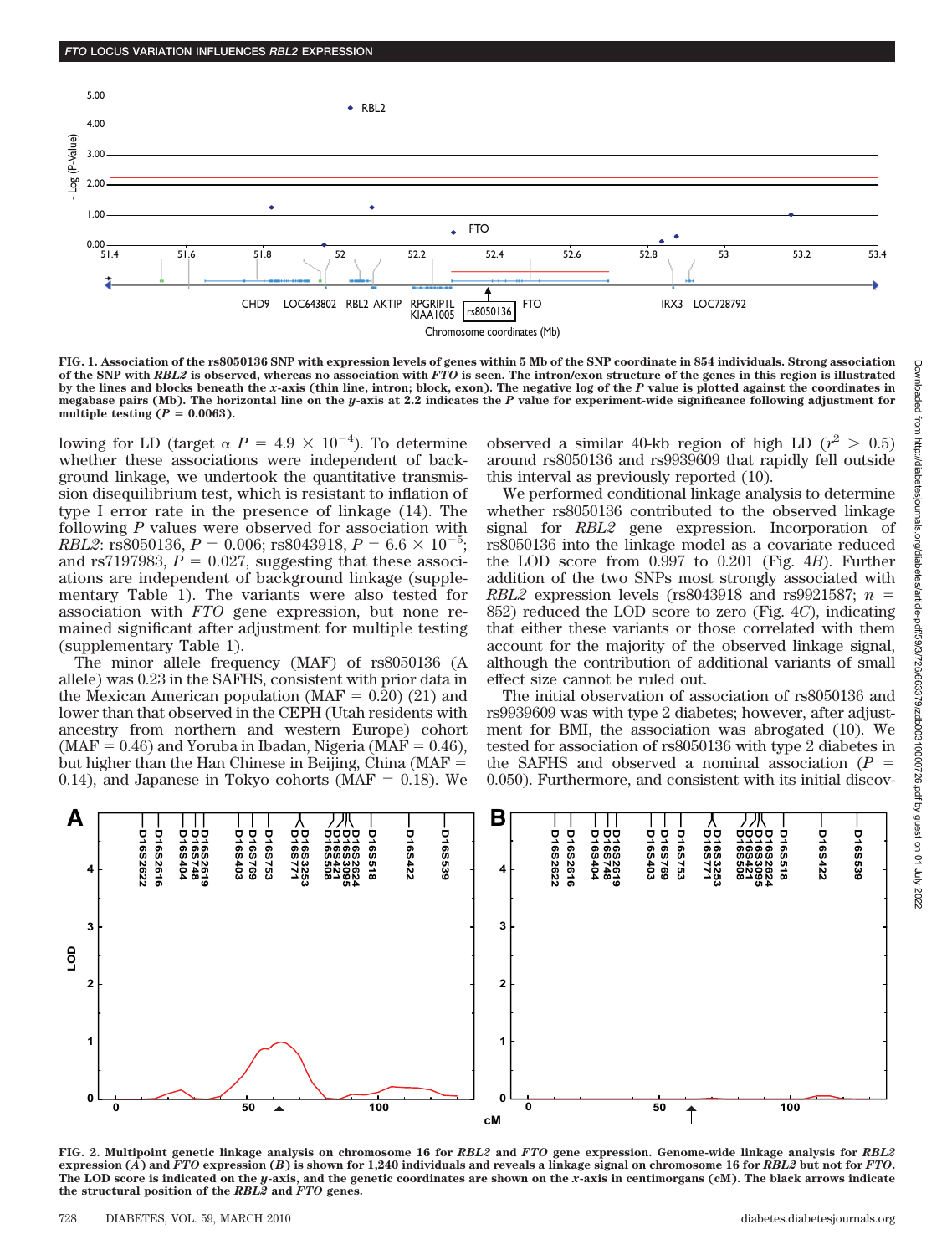

**FIG. 3. Association of 136 SNPs with** *RBL2* **gene expression levels across the** *RBL2-FTO* **gene region in 858 individuals. Three regions of significant association were observed. The first, near** *RBL2,* **is denoted by rs8043918; the second is denoted by the position of rs8050136; and the third spanning introns 4 and 5 and exon 5 of** *FTO* **is denoted by rs7197983. The horizontal bar beneath the** *x***-axis at 52.4 Mb indicates the region of high LD within** *FTO* **where rs8050136 is located. The horizontal line on the** *y***-axis at 4.5 indicates the experiment-wide significance level after** adjustment for multiple testing ( $P = 4.9 \times 10^{-4}$ ). The lines and blocks beneath the *x*-axis indicate the intron and exon boundaries of the genes, **respectively. The negative log of the** *P* **value of the association is indicated on the** *y***-axis; the genetic distance in megabase pairs (Mb) is shown on the** *x***-axis.**

ery, the association was lost after adjustment for BMI (*P* 0.20). The strength of this association is lower than that previously reported, likely due to the smaller sample size  $(n = 854)$  in the SAFHS cohort; however, the observed trend is consistent with prior published data. Although we observed no association between *FTO* and *RBL2* expression levels with diabetes traits, the SNP most strongly associated with *RBL2* expression (rs8043918) exhibited nominal association with diabetes status  $(P = 0.047)$  and homeostasis model assessment–insulin resistance (HOMA-IR)  $(P = 0.028)$  after adjustment for BMI.

# **DISCUSSION**

The majority of the replicated genome-wide association studies have identified variants that lie in intronic or intergenic regions; however, follow-up on identification of genes mediating the consequence of biological variation has been problematic because candidate genes may lie hundreds of kilobases from the variant (1). Mapping expression quantitative trait loci have the potential to identify which genes mediate the effects of genetic variation. We used a large family-based cohort where both genotype and gene expression data are available from the same individuals to address the question of which genes juxtaposed to disease-associated loci confer the biological consequences of the variation. We examined the most strongly type 2 diabetes– and obesity-associated loci denoted by rs8050136 located in intron 1 of the *FTO* gene. We observed no effect of this variant on *FTO* gene expression levels, but observed a strong association with *RBL2* gene expression located  $\sim$ 270-kb proximal to *FTO*. Genetic linkage analysis in the same cohort revealed a modest linkage signal for *RBL2* expression and none for *FTO*. Variants typed in this region, including rs8050136, were significantly associated with *RBL2* expression and found to account for the majority of the linkage signal, whereas no variants were associated with *FTO* expression after adjustment for multiple testing. These data implicate *RBL2* as the major contributor to the biological consequences of rs8050136 or genetic variation in LD with it.

The SNPs rs8050136 and rs9939609 that are in high LD  $(r^2 > 0.95)$  have been genotyped in an extensive number of replication studies that predominantly confirm the original findings. Because these replication studies evaluate only disease association with genotype data, our results are not in conflict with this body of literature.

The lack of correlation of SNPs rs8050136 and rs9939609 with *FTO* mRNA expression has been previously reported in human muscle and adipose tissues in a number of studies. Our data are consistent with these reports. Despite the lack of correlation with these SNPs, some human studies have been able to identify relationships between *FTO* mRNA and measures of obesity. In a large cohort of female Scandinavians ( $n = 306$ ), *FTO* mRNA was slightly higher in subcutaneous adipose tissue of obese  $(BMI > 30$  $kg/m^2$ ) than in nonobese (BMI <25 kg/m<sup>2</sup>) individuals (22). A second large study of Danish twins  $(n = 496)$ similarly observed increased *FTO* mRNA with increased BMI (23), as did a smaller Spanish cohort (24). In contrast, however, a study reported decreased mRNA with increased BMI in a Scandinavian cohort (25). Mouse models of obesity show decreased *FTO* mRNA expression with increased obesity (26), but conflict with the study by Church et al. (27) on an *N*-ethyl-*N*-nitrosurea (ENU)– induced COOH-terminal mutant of *FTO* (mFTO<sup>1367F</sup>) in mice that exhibited reduced levels of *FTO* protein and decreased body and fat mass. Collectively, it appears that *FTO* may play a role in obesity, although the mechanism remains controversial. In humans, because the SNPs rs8050136 and rs9939609 consistently fail to correlate with *FTO* mRNA expression across multiple tissues, it is plausible that other genes such as the neighboring *RBL2* may participate in mediating these effects and that downstream processes may have the potential to affect *FTO* gene expression indirectly.

We observed nominal association between rs8043918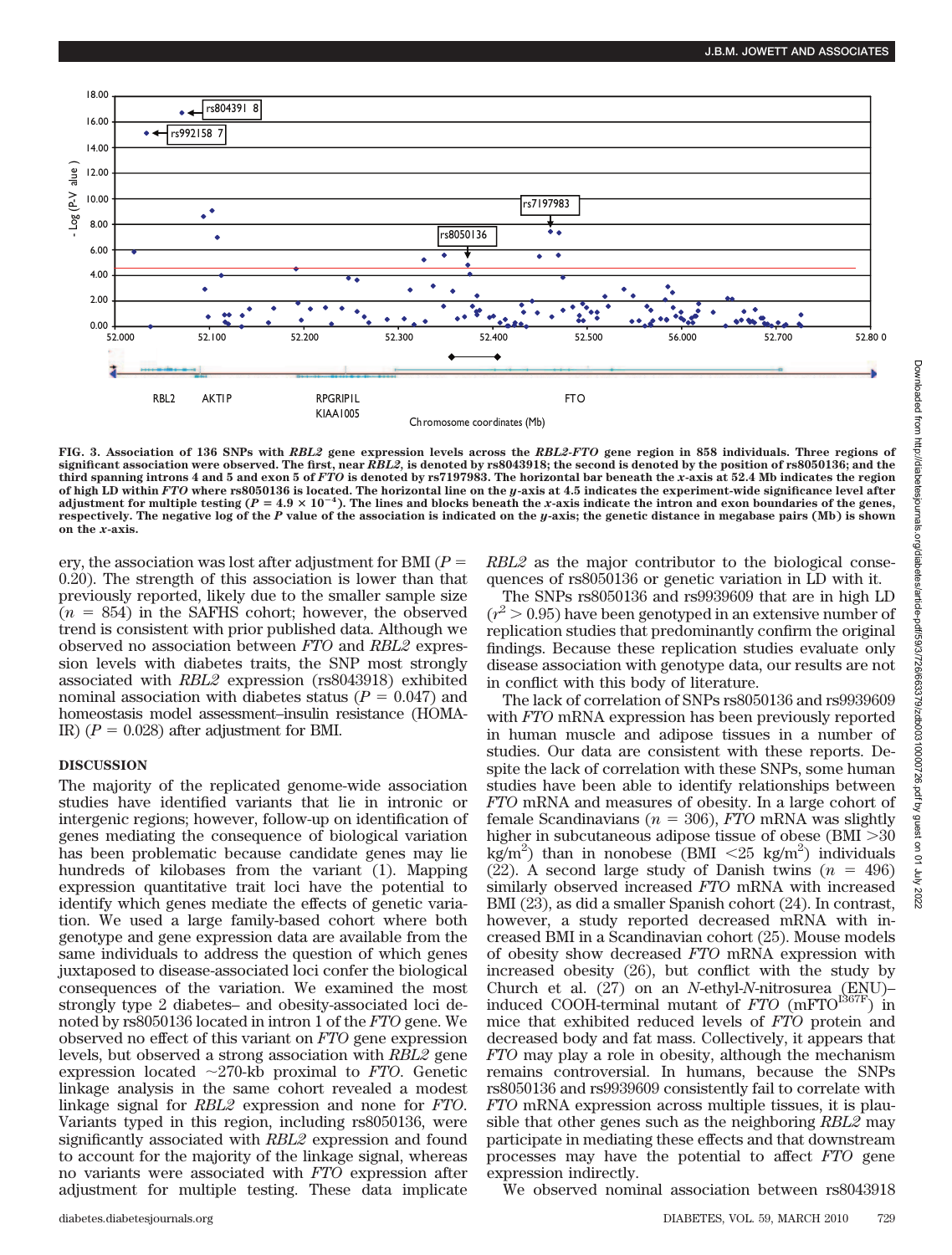

**FIG. 4. Conditional genetic linkage analysis of** *RBL2* **gene expression levels on chromosome 16q12.** *A***: Original linkage for** *RBL2* **expression.** *B***: Addition of rs8050136 as covariate in linkage model.** *C***: Addition of rs8050136, rs8043918, and rs9921587 as covariates in linkage model in 852 individuals. LOD score is indicated for the peak linkage signal under each of the three models. Black arrow denotes the position of the** *RBL2* **and** *FTO* **genes. The** *y***-axis is the LOD score; the** *y***-axis is the genomic location in centimorgans (cM). Position of the simple tandem repeat markers is shown across the top border of each panel.**

and HOMA-IR  $(P = 0.028)$  and diabetes status  $(P = 0.047)$ after adjustment for BMI, suggestive of a potential role that *RBL2* may play in obesity and diabetes. However, the observed strength of the association prior to adjustment for multiple testing indicates that the relationship should be considered preliminary at this stage. Consistent with this result, we note that in the original genome-wide association study, genetic variants juxtaposed to *RBL2* were nominally associated with type 2 diabetes ( $P \sim 1 \times$  $10^{-4}$ ; 20). Differences in strength of these associations might be explained by different tiers of transcriptional control that operate independently and in different circumstances according to availability of transcription factors and temporal development. For example, the locus identified within intron 1 of *FTO*, although 270 kb distant, may play a specific role in control of *RBL2* gene expression in a particular tissue type and/or in a specific stage of development that influences obesity. Conversely, genetic variation directly at the *RBL2* locus potentially mediates their effects through interaction with an alternate set of transcription factors responding independently to internal programs and external stimuli and affect cellular properties that have little impact on development of obesity.

A limitation of this study is its reliance on expression from a single human tissue and currently a lack of knowledge regarding coordinate gene expression control among multiple tissues. It is unclear whether gene expression patterns observed in lymphocytes can be extrapolated to other tissues such as adipose and muscle; however, in prior work, valid inferences have been made by such extrapolations, particularly in the area of central nervous system disorders (28). Recent studies suggest, however, that variants affecting gene expression in a consistent manner among fibroblasts, B-cells, and T-cells are limited to  $\sim$ 17% of genes for two or more tissue types (29). Additionally, work by Heintzman et al. (30) suggest that consistency among cell types is dependent upon the type of expression control region, with promoters and insulators showing highest between–cell type consistency and enhancer regions showing greatest divergence. Extrapolating these findings to the *FTO-RBL2* locus is difficult because the control elements for the locus have not been fully delineated. Our data and that of others show that the lack of correlation between *FTO* SNPs and *FTO* gene expression was consistently observed across human muscle, adipose, and lymphocyte tissue types (22–26,31), suggesting this control region may be among those conserved between cell types. Further investigation into genome-wide transcriptional analysis across tissues is warranted in this area, particularly in metabolic disease given the potential benefits to understanding of disease processes and development of biomarkers. The SNP rs8050136 creates a cut-like 1 (*CUX1*) transcription factor binding site (26) that may participate in mediating its biological effects; however, we note that *CUX1* is broadly expressed across human tissue types including adipose, liver, muscle, and lymphoid (32).

Replication of expression datasets is an important consideration but difficult to achieve. Although large cohorts exist for replication of genetic variation analyses such as genome-wide association studies, there are far fewer large-scale cohorts that contain genome-wide expression data, making replication of expression-related findings problematic. This is further complicated by differences in tissue types that are relevant to a specific disease under investigation. As noted above, some genes share coordi-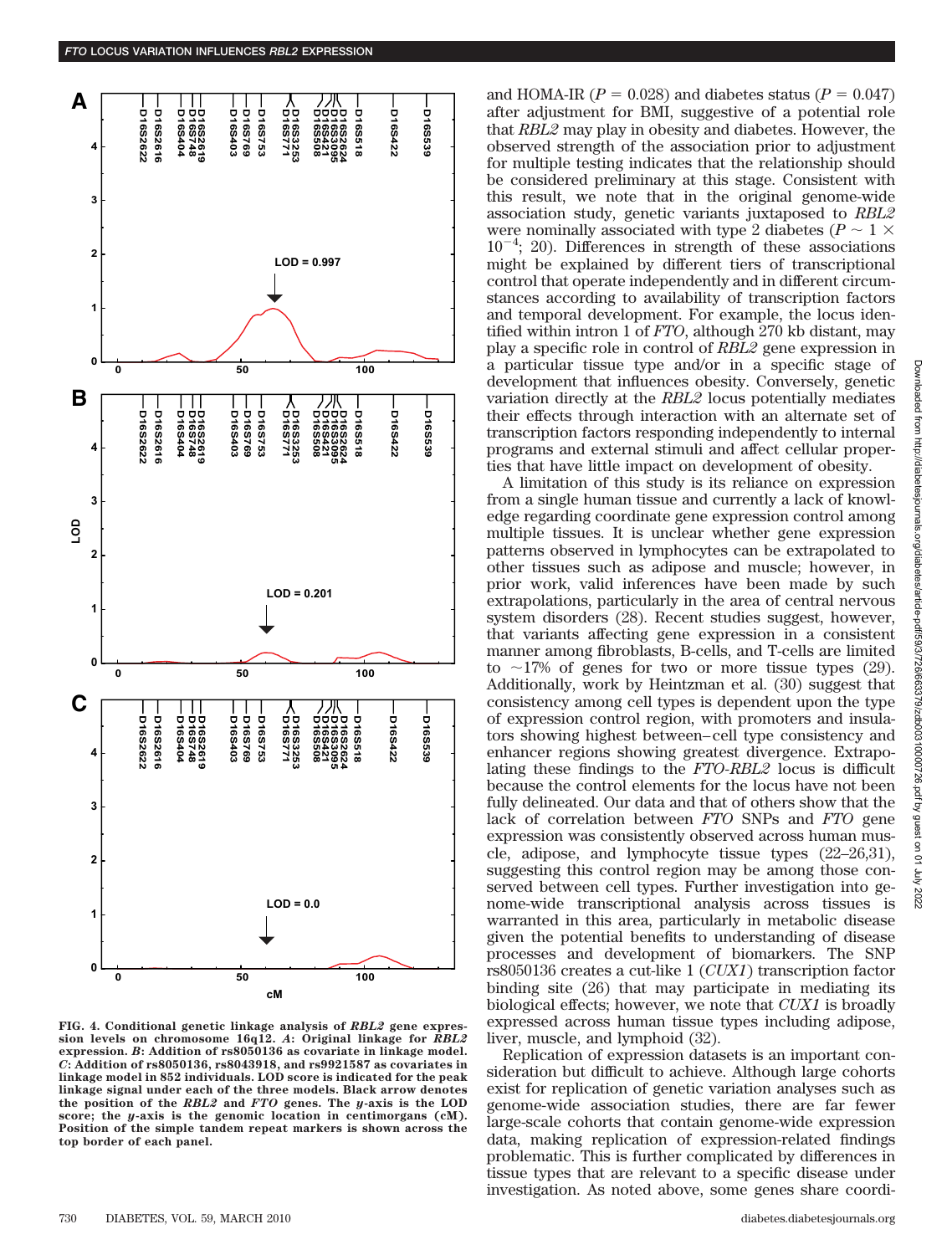nate expression patterns between tissues, whereas others do not. Availability of transcription factors in different cell types as well as methylation patterns contribute to this diversity. To address this, we and colleagues are seeking to establish large-scale gene expression replication cohorts with a range of tissues for analysis, which in the future may allow expression replication studies to be undertaken.

*RBL2* is a member of the retinoblastoma (RB) family of tumor suppressor genes. Like RB, *RBL2* binds members of the DNA binding E2F transcription factor family that regulate transcription of many genes associated with cell cycle progression and cellular differentiation (33). Notably, *RBL2* plays a role in preadipocyte proliferation and differentiation, specifically binding E2F in the preadipocyte quiescent nonproliferating and differentiated states (29).

Adipocyte number is a major determinant of fat mass in adults, and a recent study has shown that the number, which is set in childhood and adolescence, remains relatively constant over adult life (34). The A allele of rs8050136 (which is in high LD with the A allele of rs9939609) confers increased risk of obesity that is present by the early age of 11 years (10). We observed that the A allele of rs8050136 is strongly positively correlated with *RBL2* expression levels, raising the possibility that increased levels of *RBL2* may serve to limit clonal expansion of the preadipocyte population during development. A finite pool of adipocytes, with the environmental trigger of excess consumption of highly processed energy-dense food, may undergo cellular hypertrophy that is characterized by a hyperlipolytic state, resistance to insulin's antilipolytic effects, and increased nonesterified fatty acid flux (35). The effects of excess nonesterified fatty acids on the liver and periphery promote insulin resistance, loss of glucose homeostasis, and development of type 2 diabetes, providing a possible explanation as to why this locus was originally identified based on association with type 2 diabetes, which was dependent upon the presence of obesity.

In summary, we present data to suggest that the *RBL2* gene may participate in mediating the biological consequences of genetic variation in the fat mass and obesityassociated locus within the *FTO* gene denoted by rs8050136.

# **ACKNOWLEDGMENTS**

A generous donation from the Azar/Shepperd families paid for the transcriptional profiling. The statistical genetics computer package, SOLAR, was supported by a grant from the National Institute of Mental Health (MH059490). The supercomputing facilities used for this work at the AT&T Genetics Computing Center were supported in part by a gift from the AT&T Foundation. The laboratory work was conducted in facilities constructed with support from the National Center for Research Resources (RR013556). Data collection was supported by a grant from the National Heart, Lung, and Blood Institute (HL045222).

Additional funds for transcriptional profiling, sequencing, genotyping, and statistical analysis were provided by ChemGenex Pharmaceuticals. No other potential conflicts of interest relevant to this article were reported.

We are grateful to the participants in the San Antonio Family Heart Study.

#### **REFERENCES**

- 1. Hindorf LA, Junkins HA, Mehta JP, Manolio TA. A Catalog of Published Genome-Wide Association Studies. Available from http://www.genome. gov/26525384. Accessed 20 December 2008
- 2. Blangero J. Localization and identification of human quantitative trait loci: king harvest has surely come. Curr Opin Genet Dev 2004;14:233–240
- 3. Collins A, Lonjou C, Morton NE. Genetic epidemiology of single-nucleotide polymorphisms [see comments]. Proc Natl Acad SciUSA 1999;96:15173– 15177
- 4. Tenesa A, Wright AF, Knott SA, Carothers AD, Hayward C, Angius A, Persico I, Maestrale G, Hastie ND, Pirastu M, Visscher PM. Extent of linkage disequilibrium in a Sardinian sub-isolate: sampling and methodological considerations. Hum Mol Genet 2004;13:25–33
- 5. McCarthy MI, Abecasis GR, Cardon LR, Goldstein DB, Little J, Ioannidis JP, Hirschhorn JN. Genome-wide association studies for complex traits: consensus, uncertainty and challenges. Nat Rev Genet 2008;9:356–369
- 6. Göring HH, Curran JE, Johnson MP, Dyer TD, Charlesworth J, Cole SA, Jowett JB, Abraham LJ, Rainwater DL, Comuzzie AG, Mahaney MC, Almasy L, MacCluer JW, Kissebah AH, Collier GR, Moses EK, Blangero J. Discovery of expression QTLs using large-scale transcriptional profiling in human lymphocytes. Nat Genet 2007;39:1208–1216
- 7. Zeggini E, Scott LJ, Saxena R, Voight BF, Marchini JL, Hu T, de Bakker PI, Abecasis GR, Almgren P, Andersen G, Ardlie K, Boström KB, Bergman RN, Bonnycastle LL, Borch-Johnsen K, Burtt NP, Chen H, Chines PS, Daly MJ, Deodhar P, Ding CJ, Doney AS, Duren WL, Elliott KS, Erdos MR, Frayling TM, Freathy RM, Gianniny L, Grallert H, Grarup N, Groves CJ, Guiducci C, Hansen T, Herder C, Hitman GA, Hughes TE, Isomaa B, Jackson AU, Jørgensen T, Kong A, Kubalanza K, Kuruvilla FG, Kuusisto J, Langenberg C, Lango H, Lauritzen T, Li Y, Lindgren CM, Lyssenko V, Marvelle AF, Meisinger C, Midthjell K, Mohlke KL, Morken MA, Morris AD, Narisu N, Nilsson P, Owen KR, Palmer CN, Payne F, Perry JR, Pettersen E, Platou C, Prokopenko I, Qi L, Qin L, Rayner NW, Rees M, Roix JJ, Sandbaek A, Shields B, Sjögren M, Steinthorsdottir V, Stringham HM, Swift AJ, Thorleifsson G, Thorsteinsdottir U, Timpson NJ, Tuomi T, Tuomilehto J, Walker M, Watanabe RM, Weedon MN, Willer CJ, Wellcome Trust Case Control Consortium, Illig T, Hveem K, Hu FB, Laakso M, Stefansson K, Pedersen O, Wareham NJ, Barroso I, Hattersley AT, Collins FS, Groop L, McCarthy MI, Boehnke M, Altshuler D. Meta-analysis of genome-wide association data and large-scale replication identifies additional susceptibility loci for type 2 diabetes. Nat Genet 2008;40:638–645
- 8. Zeggini E, Weedon MN, Lindgren CM, Frayling TM, Elliott KS, Lango H, Timpson NJ, Perry JR, Rayner NW, Freathy RM, Barrett JC, Shields B, Morris AP, Ellard S, Groves CJ, Harries LW, Marchini JL, Owen KR, Knight B, Cardon LR, Walker M, Hitman GA, Morris AD, Doney AS, Wellcome Trust Case Control Consortium (WTCCC), McCarthy MI, Hattersley AT. Replication of genome-wide association signals in UK samples reveals risk loci for type 2 diabetes. Science 2007;316:1336–1341
- 9. Frayling TM. Genome-wide association studies provide new insights into type 2 diabetes aetiology. Nat Rev Genet 2007;8:657–662
- 10. Frayling TM, Timpson NJ, Weedon MN, Zeggini E, Freathy RM, Lindgren CM, Perry JR, Elliott KS, Lango H, Rayner NW, Shields B, Harries LW, Barrett JC, Ellard S, Groves CJ, Knight B, Patch AM, Ness AR, Ebrahim S, Lawlor DA, Ring SM, Ben-Shlomo Y, Jarvelin MR, Sovio U, Bennett AJ, Melzer D, Ferrucci L, Loos RJ, Barroso I, Wareham NJ, Karpe F, Owen KR, Cardon LR, Walker M, Hitman GA, Palmer CN, Doney AS, Morris AD, Smith GD, Hattersley AT, McCarthy MI. A common variant in the FTO gene is associated with body mass index and predisposes to childhood and adult obesity. Science 2007;316:889–894
- 11. Thorleifsson G, Walters GB, Gudbjartsson DF, Steinthorsdottir V, Sulem P, Helgadottir A, Styrkarsdottir U, Gretarsdottir S, Thorlacius S, Jonsdottir I, Jonsdottir T, Olafsdottir EJ, Olafsdottir GH, Jonsson T, Jonsson F, Borch-Johnsen K, Hansen T, Andersen G, Jorgensen T, Lauritzen T, Aben KK, Verbeek AL, Roeleveld N, Kampman E, Yanek LR, Becker LC, Tryggvadottir L, Rafnar T, Becker DM, Gulcher J, Kiemeney LA, Pedersen O, Kong A, Thorsteinsdottir U, Stefansson K. Genome-wide association yields new sequence variants at seven loci that associate with measures of obesity. Nat Genet 2009;41:18–24
- 12. Mitchell BD, Kammerer CM, Blangero J, Mahaney MC, Rainwater DL, Dyke B, Hixson JE, Henkel RD, Sharp RM, Comuzzie AG, VandeBerg JL, Stern MP, MacCluer JW. Genetic and environmental contributions to cardiovascular risk factors in Mexican Americans: the San Antonio Family Heart Study. Circulation 1996;94:2159–2170
- 13. Blangero J, Goring HH, Kent JWJ, Williams JT, Peterson CP, Almasy L, Dyer TD. Quantitative trait nucleotide analysis using bayesian model selection. Hum Biol 2005;77:541–549
- 14. Havill LM, Dyer TD, Richardson DK, Mahaney MC, Blangero J. The